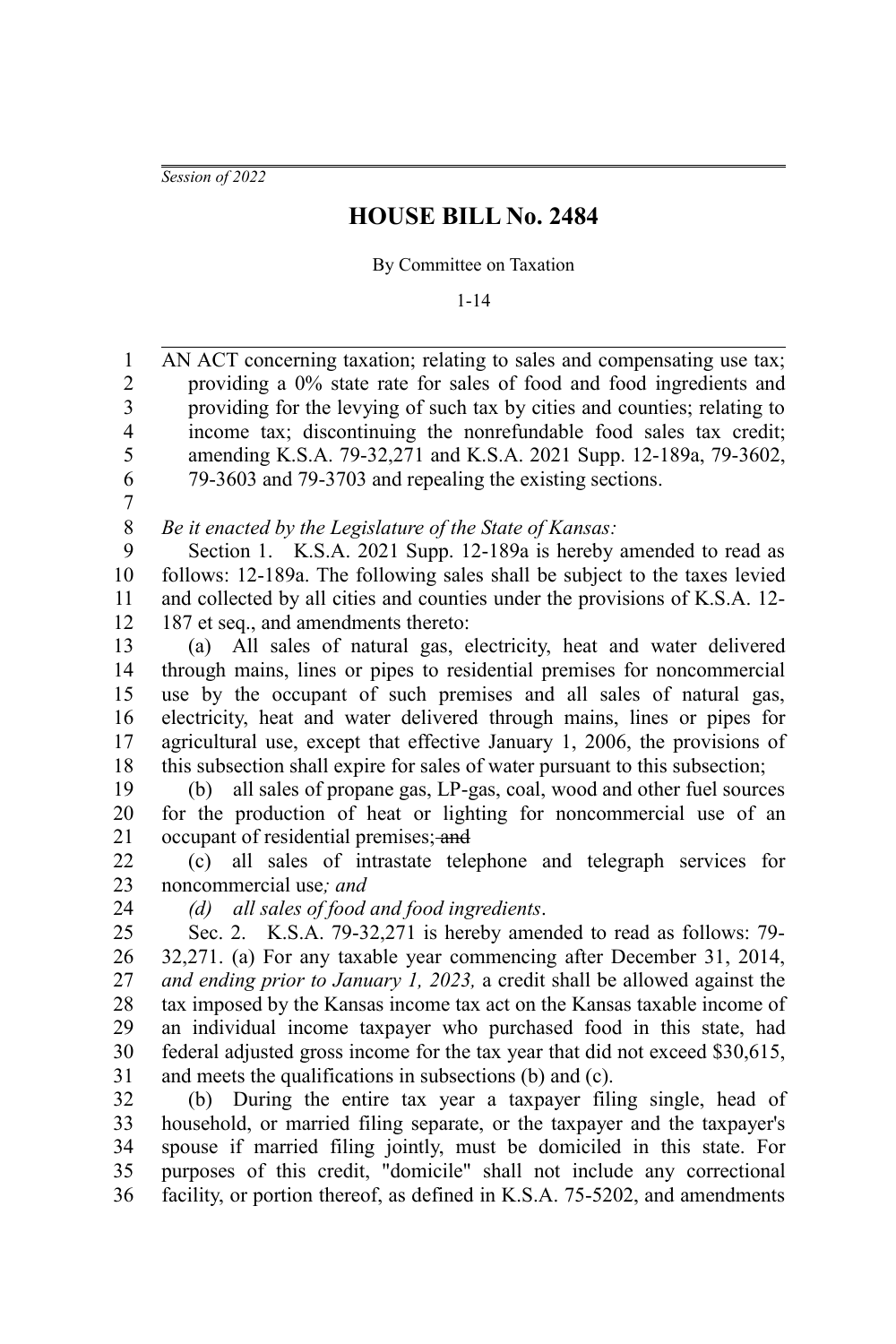thereto, any juvenile correctional facility, or portion thereof, as defined in 1

K.S.A. 38-2302, and amendments thereto, any correctional facility of the federal bureau of prisons located in the state of Kansas, or any city or county jail facility in the state of Kansas. 2 3 4

(c) During the entire tax year a taxpayer filing single, head of household, or married filing separate, or the taxpayer or the taxpayer's spouse if married filing jointly, must be either: (1) A person having a disability, regardless of age; (2) a person without a disability who is 55 years of age or older; or (3) a person without a disability who is younger than 55 years of age who claims an exemption for one or more dependent children under 18 years of age. 5 6 7 8 9 10 11

(d) The amount of the credit shall be \$125 for every exemption claimed on the taxpayer's federal income tax return, except that no exemption shall be counted for a dependent unless the dependent is a child under 18 years of age. 12 13 14 15

(e) The credit allowed under this provision shall be applied against the taxpayer's income tax liability after all other credits allowed under the income tax act. It shall not be refundable and may not be carried forward. 16 17 18

(f) (1) Every taxpayer claiming the credit shall supply the division in support of a claim, reasonable proof of domicile, age and disability. 19 20

(2) A claim alleging disability shall be supported by a report of the examining physician of the claimant with a statement or certificate that the applicant has a disability as defined in subsection (g). 21 22 23

(g) "Disability" means: (1) Inability to engage in any substantial gainful activity by reason of any medically determinable physical or mental impairment which can be expected to result in death or has lasted or can be expected to last for a continuous period of not less than 12 months, and an individual shall be determined to be under a disability only if the physical or mental impairment or impairments are of such severity that the individual is not only unable to do the individual's previous work but cannot, considering age, education and work experience, engage in any other kind of substantial gainful work which exists in the national economy, regardless of whether such work exists in the immediate area in which the individual lives or whether a specific job vacancy exists for the individual, or whether the individual would be hired if application was made for work. For purposes of this paragraph, with respect to any individual, "work which exists in the national economy" means work which exists in significant numbers either in the region where the individual lives or in several regions of the country; and "physical or mental impairment" means an impairment that results from anatomical, physiological or psychological abnormalities which are demonstrable by medically acceptable clinical and laboratory diagnostic techniques; or 24 25 26 27 28 29 30 31 32 33 34 35 36 37 38 39 40 41 42

(2) blindness and inability by reason of blindness to engage in 43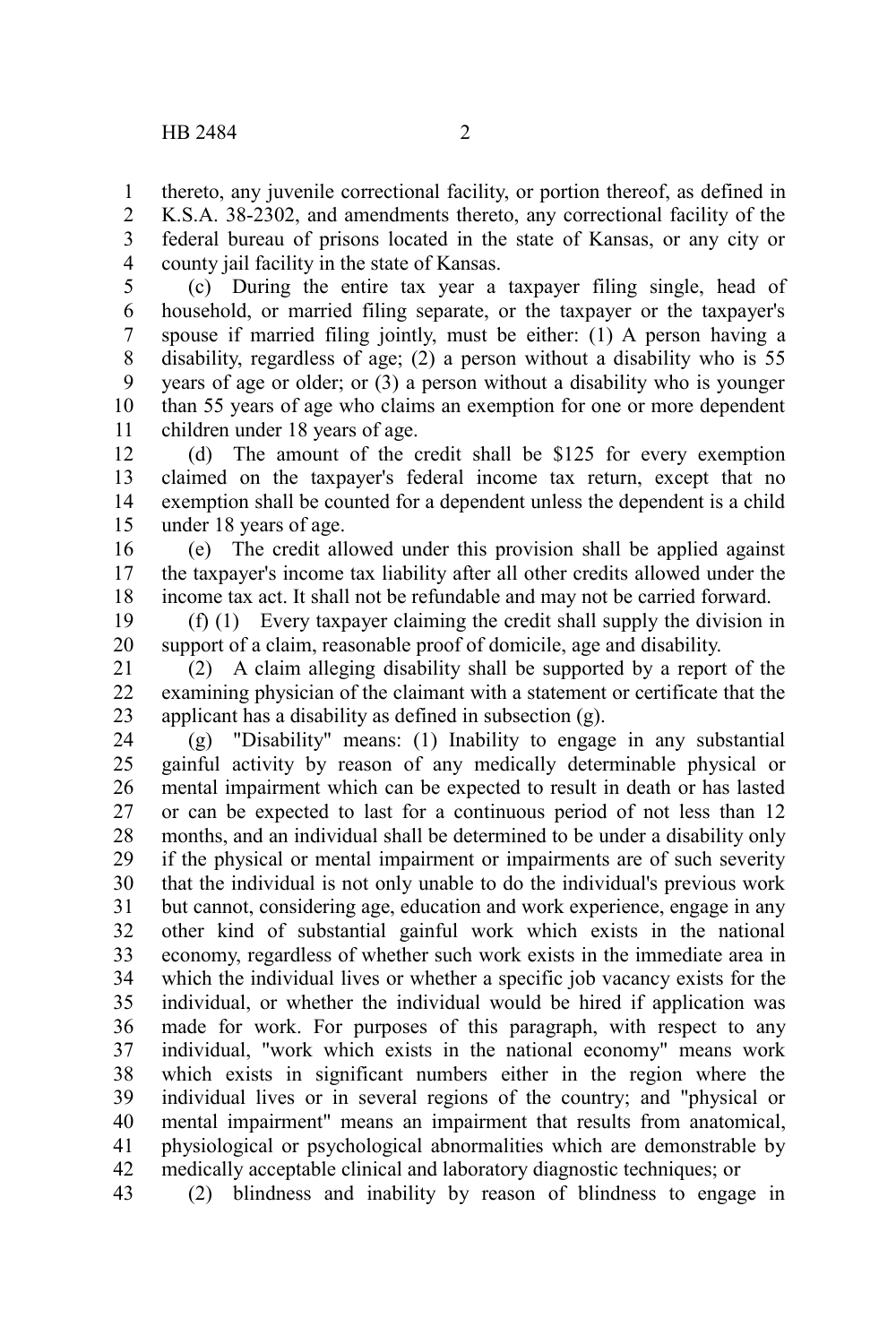substantial gainful activity requiring skills or abilities comparable to those 1

of any gainful activity in which the individual has previously engaged with some regularity and over a substantial period of time. For purposes of this paragraph, "blindness" means central visual acuity of  $20/20$  or less in the better eye with the use of a correcting lens. An eye which is accompanied by a limitation in the fields of vision such that the widest diameter of the visual field subtends an angle no greater than 20 degrees shall be considered for the purpose of this paragraph as having a central visual acuity of  $20/200$  or less. 2 3 4 5 6 7 8 9

(h) The secretary of revenue is hereby authorized to adopt such rules and regulations as may be necessary for the administration of the provisions of this section. 10 11 12

Sec. 3. K.S.A. 2021 Supp. 79-3602 is hereby amended to read as follows: 79-3602. Except as otherwise provided, as used in the Kansas retailers' sales tax act: 13 14 15

(a) "Agent" means a person appointed by a seller to represent the seller before the member states. 16 17

(b) "Agreement" means the multistate agreement entitled the streamlined sales and use tax agreement approved by the streamlined sales tax implementing states at Chicago, Illinois on November 12, 2002. 18 19 20

(c) "Alcoholic beverages" means beverages that are suitable for human consumption and contain 0.05% or more of alcohol by volume. 21 22

(d) "Certified automated system (CAS)" means software certified under the agreement to calculate the tax imposed by each jurisdiction on a transaction, determine the amount of tax to remit to the appropriate state and maintain a record of the transaction. 23 24 25 26

(e) "Certified service provider (CSP)" means an agent certified under the agreement to perform all the seller's sales and use tax functions, other than the seller's obligation to remit tax on its own purchases. 27 28 29

(f) "Computer" means an electronic device that accepts information in digital or similar form and manipulates it for a result based on a sequence of instructions. 30 31 32

(g) "Computer software" means a set of coded instructions designed to cause a computer or automatic data processing equipment to perform a task. 33 34 35

(h) "Delivered electronically" means delivered to the purchaser by means other than tangible storage media. 36 37

(i) "Delivery charges" means charges by the seller of personal property or services for preparation and delivery to a location designated by the purchaser of personal property or services including, but not limited to, transportation, shipping, postage, handling, crating and packing. Delivery charges shall not include charges for delivery of direct mail if the charges are separately stated on an invoice or similar billing document 38 39 40 41 42 43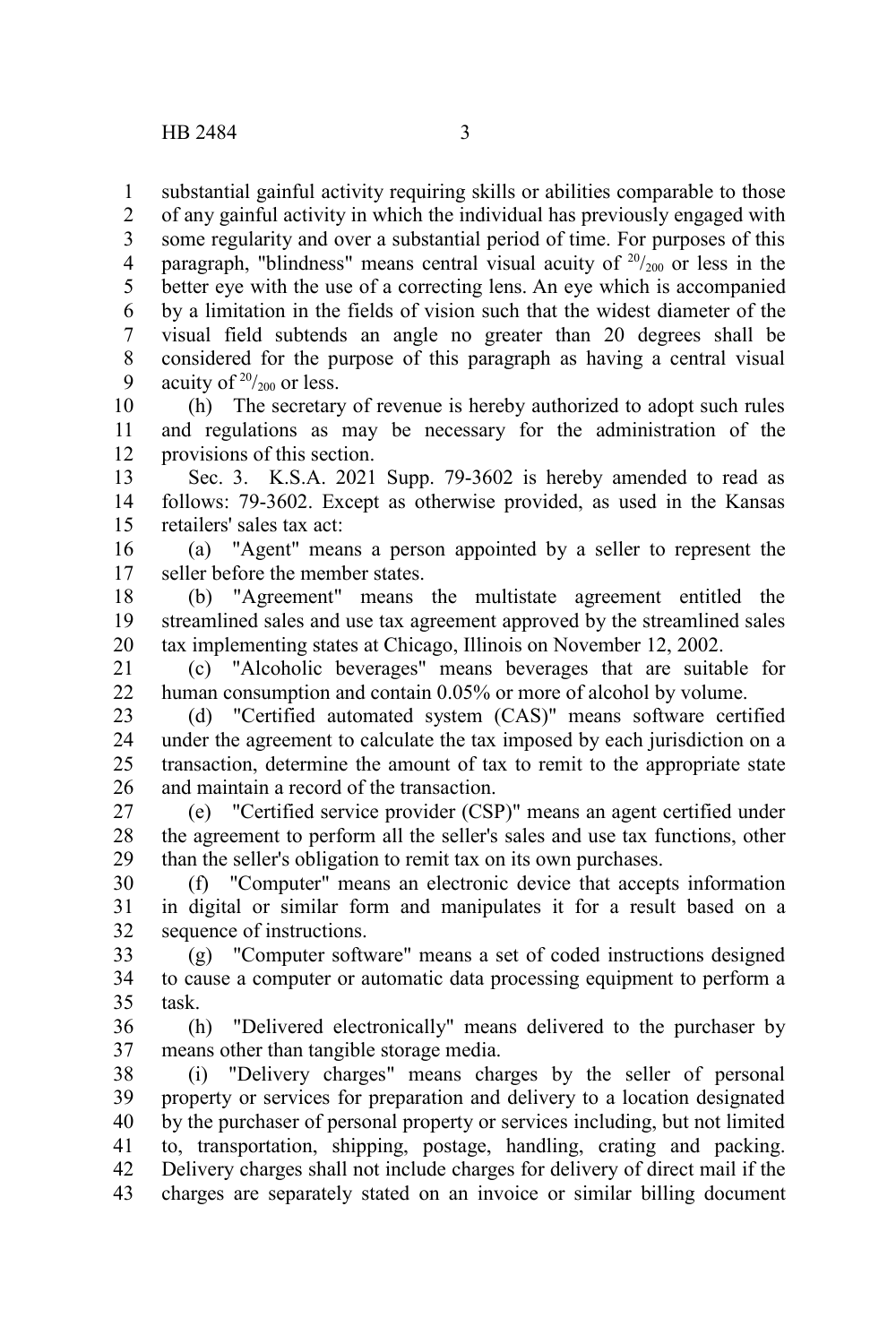given to the purchaser. 1

(j) "Direct mail" means printed material delivered or distributed by United States mail or other delivery services to a mass audience or to addressees on a mailing list provided by the purchaser or at the direction of the purchaser when the cost of the items are not billed directly to the recipients. Direct mail includes tangible personal property supplied directly or indirectly by the purchaser to the direct mail seller for inclusion in the package containing the printed material. Direct mail does not include multiple items of printed material delivered to a single address. 2 3 4 5 6 7 8 9

10

(k) "Director" means the state director of taxation.

(l) "Educational institution" means any nonprofit school, college and university that offers education at a level above the  $12<sup>th</sup>$  grade, and conducts regular classes and courses of study required for accreditation by, or membership in, the higher learning commission, the state board of education, or that otherwise qualify as an "educational institution," as defined by K.S.A. 74-50,103, and amendments thereto. Such phrase shall include: (1) A group of educational institutions that operates exclusively for an educational purpose; (2) nonprofit endowment associations and foundations organized and operated exclusively to receive, hold, invest and administer moneys and property as a permanent fund for the support and sole benefit of an educational institution; (3) nonprofit trusts, foundations and other entities organized and operated principally to hold and own receipts from intercollegiate sporting events and to disburse such receipts, as well as grants and gifts, in the interest of collegiate and intercollegiate athletic programs for the support and sole benefit of an educational institution; and (4) nonprofit trusts, foundations and other entities organized and operated for the primary purpose of encouraging, fostering and conducting scholarly investigations and industrial and other types of research for the support and sole benefit of an educational institution. 11 12 13 14 15 16 17 18 19 20 21 22 23 24 25 26 27 28 29 30

(m) "Electronic" means relating to technology having electrical, digital, magnetic, wireless, optical, electromagnetic or similar capabilities. 31 32

(n) "Food and food ingredients" means substances, whether in liquid, concentrated, solid, frozen, dried or dehydrated form, that are sold for ingestion or chewing by humans and are consumed for their taste or nutritional value. *"Food and food ingredients" includes bottled water, candy, dietary supplements, food sold through vending machines, prepared food and soft drinks.* "Food and food ingredients" does not include alcoholic beverages or tobacco. 33 34 35 36 37 38 39

(o) "Gross receipts" means the total selling price or the amount received as defined in this act, in money, credits, property or other consideration valued in money from sales at retail within this state; and embraced within the provisions of this act. The taxpayer, may take credit 40 41 42 43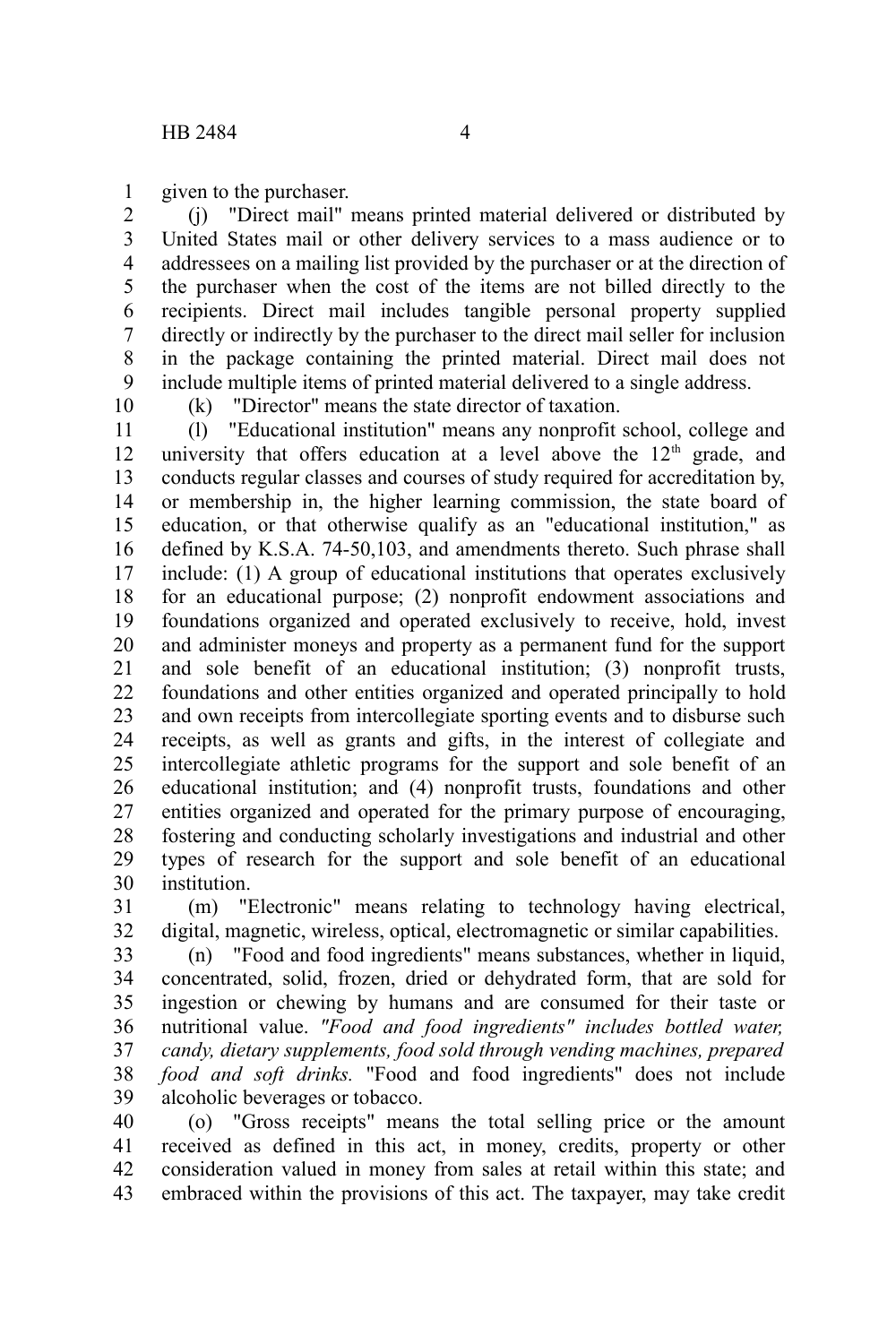in the report of gross receipts for: (1) An amount equal to the selling price of property returned by the purchaser when the full sale price thereof, including the tax collected, is refunded in cash or by credit; and (2) an amount equal to the allowance given for the trade-in of property. 1 2 3 4

(p) "Ingredient or component part" means tangible personal property that is necessary or essential to, and that is actually used in and becomes an integral and material part of tangible personal property or services produced, manufactured or compounded for sale by the producer, manufacturer or compounder in its regular course of business. The following items of tangible personal property are hereby declared to be ingredients or component parts, but the listing of such property shall not be deemed to be exclusive nor shall such listing be construed to be a restriction upon, or an indication of, the type or types of property to be included within the definition of "ingredient or component part" as herein set forth: 5 6 7 8 9 10 11 12 13 14 15

(1) Containers, labels and shipping cases used in the distribution of property produced, manufactured or compounded for sale that are not to be returned to the producer, manufacturer or compounder for reuse. 16 17 18

(2) Containers, labels, shipping cases, paper bags, drinking straws, paper plates, paper cups, twine and wrapping paper used in the distribution and sale of property taxable under the provisions of this act by wholesalers and retailers and that is not to be returned to such wholesaler or retailer for reuse. 19 20 21 22 23

(3) Seeds and seedlings for the production of plants and plant products produced for resale. 24 25

26

(4) Paper and ink used in the publication of newspapers.

(5) Fertilizer used in the production of plants and plant products produced for resale. 27 28

(6) Feed for animals, fowl and aquatic plants and animals, the primary purpose of which is use in agriculture or aquaculture, as defined in K.S.A. 47-1901, and amendments thereto, the production of food for human consumption, the production of animal, dairy, poultry or aquatic plant and animal products, fiber, fur, or the production of offspring for use for any such purpose or purposes. 29 30 31 32 33 34

(q) "Isolated or occasional sale" means the nonrecurring sale of tangible personal property, or services taxable hereunder by a person not engaged at the time of such sale in the business of selling such property or services. Any religious organization that makes a nonrecurring sale of tangible personal property acquired for the purpose of resale shall be deemed to be not engaged at the time of such sale in the business of selling such property. Such term shall include: 35 36 37 38 39 40 41

(1) Any sale by a bank, savings and loan institution, credit union or any finance company licensed under the provisions of the Kansas uniform 42 43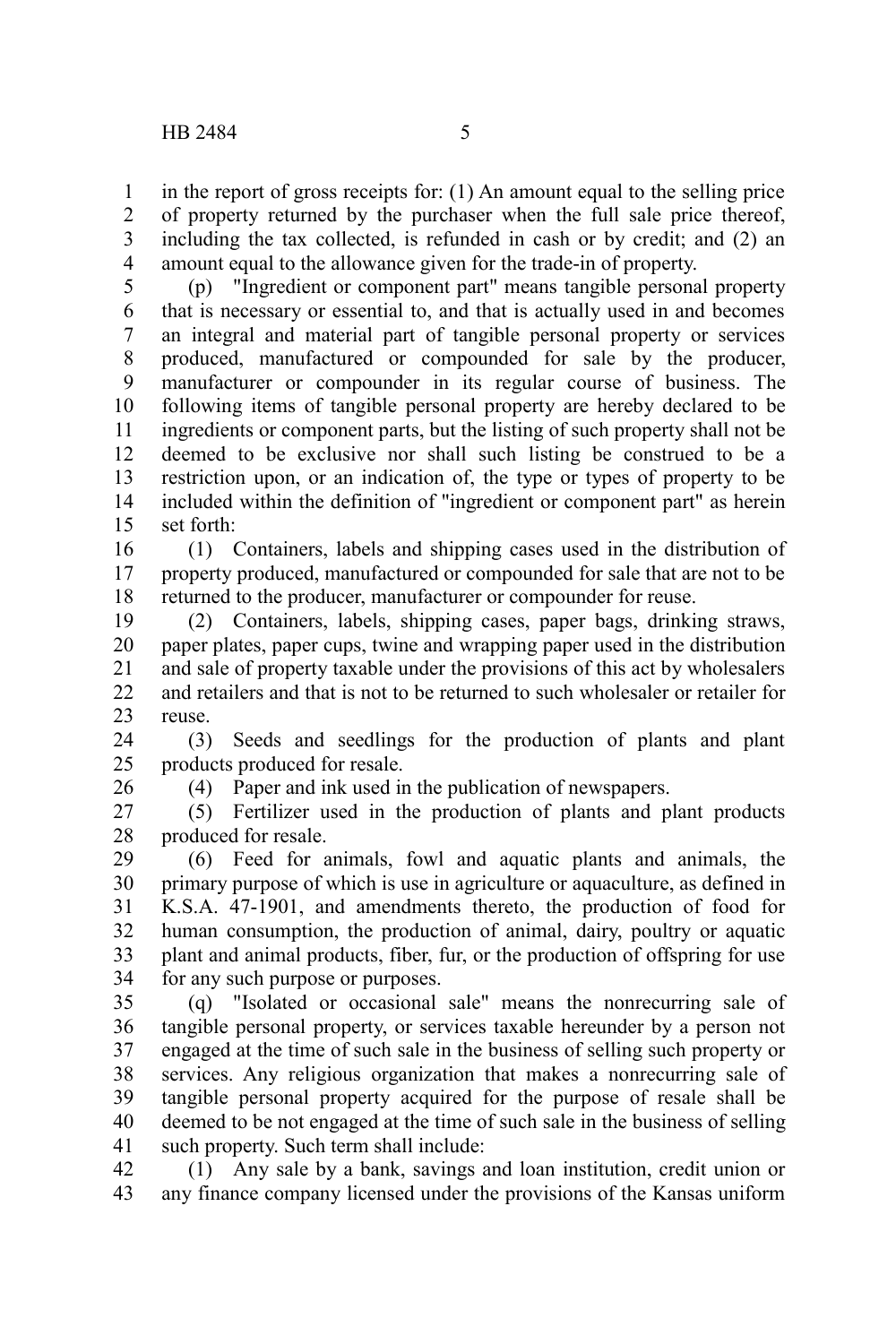consumer credit code of tangible personal property that has been repossessed by any such entity; and 1 2

(2) any sale of tangible personal property made by an auctioneer or agent on behalf of not more than two principals or households if such sale is nonrecurring and any such principal or household is not engaged at the time of such sale in the business of selling tangible personal property. 3 4 5 6

(r) "Lease or rental" means any transfer of possession or control of tangible personal property for a fixed or indeterminate term for consideration. A lease or rental may include future options to purchase or extend. 7 8 9 10

11

(1) Lease or rental does not include:

(A) A transfer of possession or control of property under a security agreement or deferred payment plan that requires the transfer of title upon completion of the required payments; 12 13 14

(B) a transfer or possession or control of property under an agreement that requires the transfer of title upon completion of required payments and payment of an option price does not exceed the greater of \$100 or 1% of the total required payments; or 15 16 17 18

(C) providing tangible personal property along with an operator for a fixed or indeterminate period of time. A condition of this exclusion is that the operator is necessary for the equipment to perform as designed. For the purpose of this subsection, an operator must do more than maintain, inspect or set-up the tangible personal property. 19 20 21 22 23

(2) Lease or rental does include agreements covering motor vehicles and trailers where the amount of consideration may be increased or decreased by reference to the amount realized upon sale or disposition of the property as defined in 26 U.S.C.  $\S 7701(h)(1)$ . 24 25 26 27

(3) This definition shall be used for sales and use tax purposes regardless if a transaction is characterized as a lease or rental under generally accepted accounting principles, the internal revenue code, the uniform commercial code, K.S.A. 84-1-101 et seq., and amendments thereto, or other provisions of federal, state or local law. 28 29 30 31 32

(4) This definition will be applied only prospectively from the effective date of this act and will have no retroactive impact on existing leases or rentals. 33 34 35

(s) "Load and leave" means delivery to the purchaser by use of a tangible storage media where the tangible storage media is not physically transferred to the purchaser. 36 37 38

(t) "Member state" means a state that has entered in the agreement, pursuant to provisions of article VIII of the agreement. 39 40

(u) "Model 1 seller" means a seller that has selected a CSP as its agent to perform all the seller's sales and use tax functions, other than the seller's obligation to remit tax on its own purchases. 41 42 43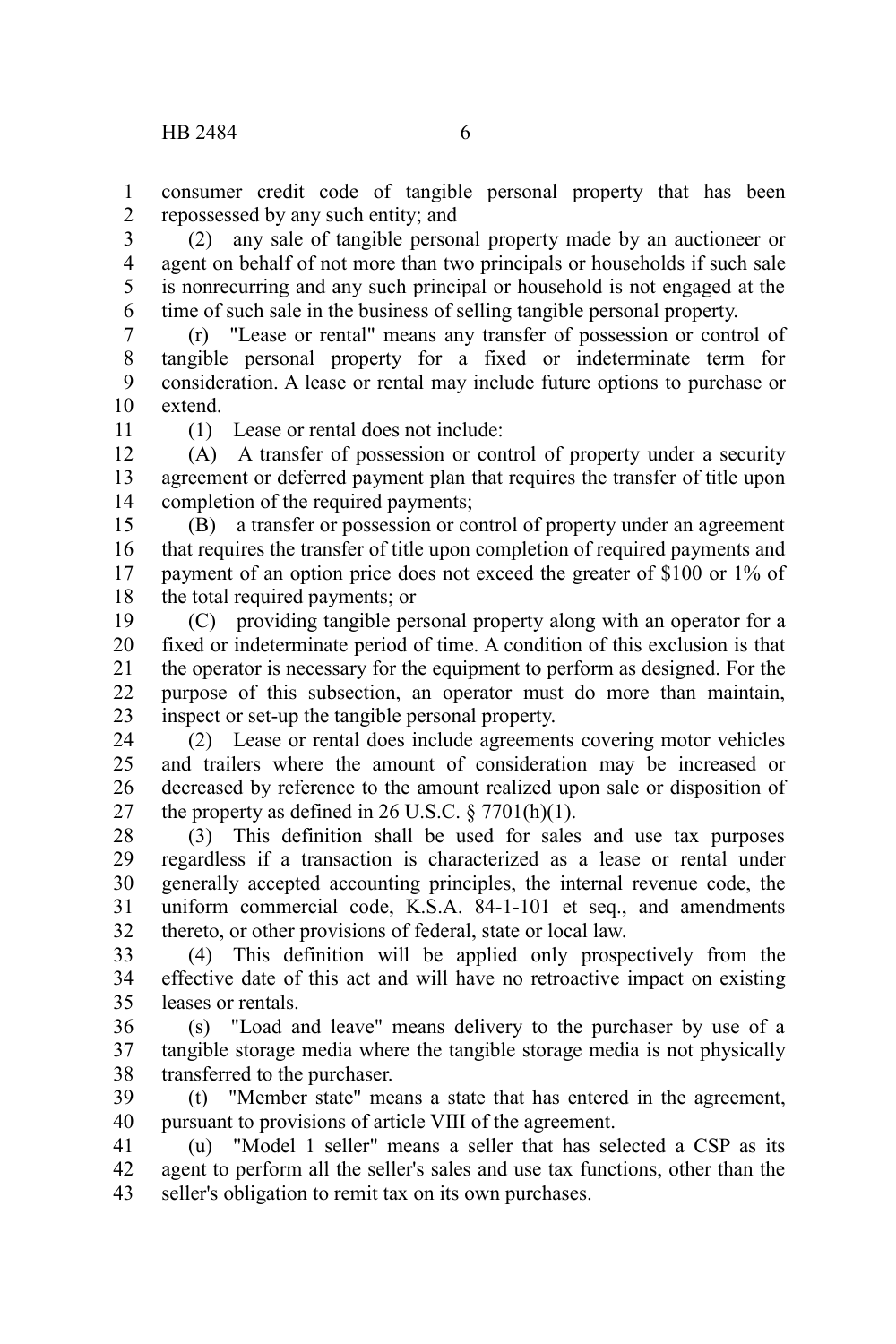(v) "Model 2 seller" means a seller that has selected a CAS to perform part of its sales and use tax functions, but retains responsibility for remitting the tax. 1 2 3

(w) "Model 3 seller" means a seller that has sales in at least five member states, has total annual sales revenue of at least \$500,000,000, has a proprietary system that calculates the amount of tax due each jurisdiction and has entered into a performance agreement with the member states that establishes a tax performance standard for the seller. As used in this subsection a seller includes an affiliated group of sellers using the same proprietary system. 4 5 6 7 8 9 10

(x) "Municipal corporation" means any city incorporated under the laws of Kansas. 11 12

(y) "Nonprofit blood bank" means any nonprofit place, organization, institution or establishment that is operated wholly or in part for the purpose of obtaining, storing, processing, preparing for transfusing, furnishing, donating or distributing human blood or parts or fractions of single blood units or products derived from single blood units, whether or not any remuneration is paid therefor, or whether such procedures are done for direct therapeutic use or for storage for future use of such products. 13 14 15 16 17 18 19

(z) "Persons" means any individual, firm, copartnership, joint adventure, association, corporation, estate or trust, receiver or trustee, or any group or combination acting as a unit, and the plural as well as the singular number; and shall specifically mean any city or other political subdivision of the state of Kansas engaging in a business or providing a service specifically taxable under the provisions of this act. 20 21 22 23 24 25

(aa) "Political subdivision" means any municipality, agency or subdivision of the state that is, or shall hereafter be, authorized to levy taxes upon tangible property within the state or that certifies a levy to a municipality, agency or subdivision of the state that is, or shall hereafter be, authorized to levy taxes upon tangible property within the state. Such term also shall include any public building commission, housing, airport, port, metropolitan transit or similar authority established pursuant to law and the horsethief reservoir benefit district established pursuant to K.S.A. 82a-2201, and amendments thereto. 26 27 28 29 30 31 32 33 34

(bb) "Prescription" means an order, formula or recipe issued in any form of oral, written, electronic or other means of transmission by a duly licensed practitioner authorized by the laws of this state. 35 36 37

(cc) "Prewritten computer software" means computer software, including prewritten upgrades, that is not designed and developed by the author or other creator to the specifications of a specific purchaser. The combining of two or more prewritten computer software programs or prewritten portions thereof does not cause the combination to be other than prewritten computer software. Prewritten computer software includes 38 39 40 41 42 43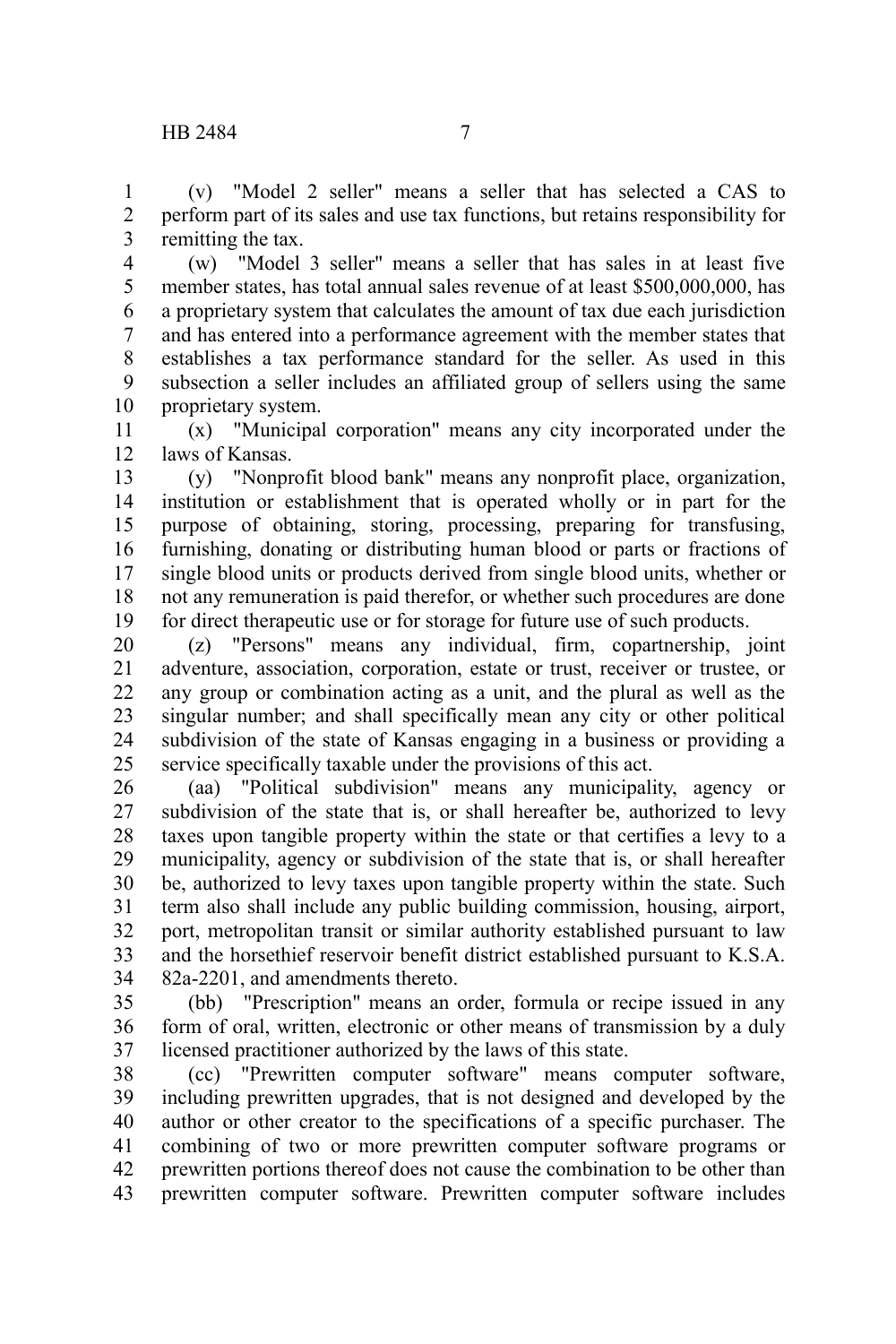software designed and developed by the author or other creator to the specifications of a specific purchaser when it is sold to a person other than the purchaser. Where a person modifies or enhances computer software of which the person is not the author or creator, the person shall be deemed to be the author or creator only of such person's modifications or enhancements. Prewritten computer software or a prewritten portion thereof that is modified or enhanced to any degree, where such modification or enhancement is designed and developed to the specifications of a specific purchaser, remains prewritten computer software, except that where there is a reasonable, separately stated charge or an invoice or other statement of the price given to the purchaser for such modification or enhancement, such modification or enhancement shall not constitute prewritten computer software. 1 2 3 4 5 6 7 8 9 10 11 12 13

(dd) "Property which is consumed" means tangible personal property that is essential or necessary to and that is used in the actual process of and consumed, depleted or dissipated within one year in: 14 15 16

(1) The production, manufacture, processing, mining, drilling, refining or compounding of tangible personal property; 17 18

19

(2) the providing of services;

(B) electricity, gas and water; and

(3) the irrigation of crops, for sale in the regular course of business; or 20 21

(4) the storage or processing of grain by a public grain warehouse or other grain storage facility, and which is not reusable for such purpose. The following is a listing of tangible personal property, included by way of illustration but not of limitation, that qualifies as property that is consumed: 22 23 24 25 26

(A) Insecticides, herbicides, germicides, pesticides, fungicides, fumigants, antibiotics, biologicals, pharmaceuticals, vitamins and chemicals for use in commercial or agricultural production, processing or storage of fruit, vegetables, feeds, seeds, grains, animals or animal products whether fed, injected, applied, combined with or otherwise used; 27 28 29 30 31

32

(C) petroleum products, lubricants, chemicals, solvents, reagents and catalysts. 33 34

(ee) "Purchase price" applies to the measure subject to use tax and has the same meaning as sales price. 35 36

(ff) "Purchaser" means a person to whom a sale of personal property is made or to whom a service is furnished. 37 38

(gg) "Quasi-municipal corporation" means any county, township, school district, drainage district or any other governmental subdivision in the state of Kansas having authority to receive or hold moneys or funds. 39 40 41

(hh) "Registered under this agreement" means registration by a seller with the member states under the central registration system provided in 42 43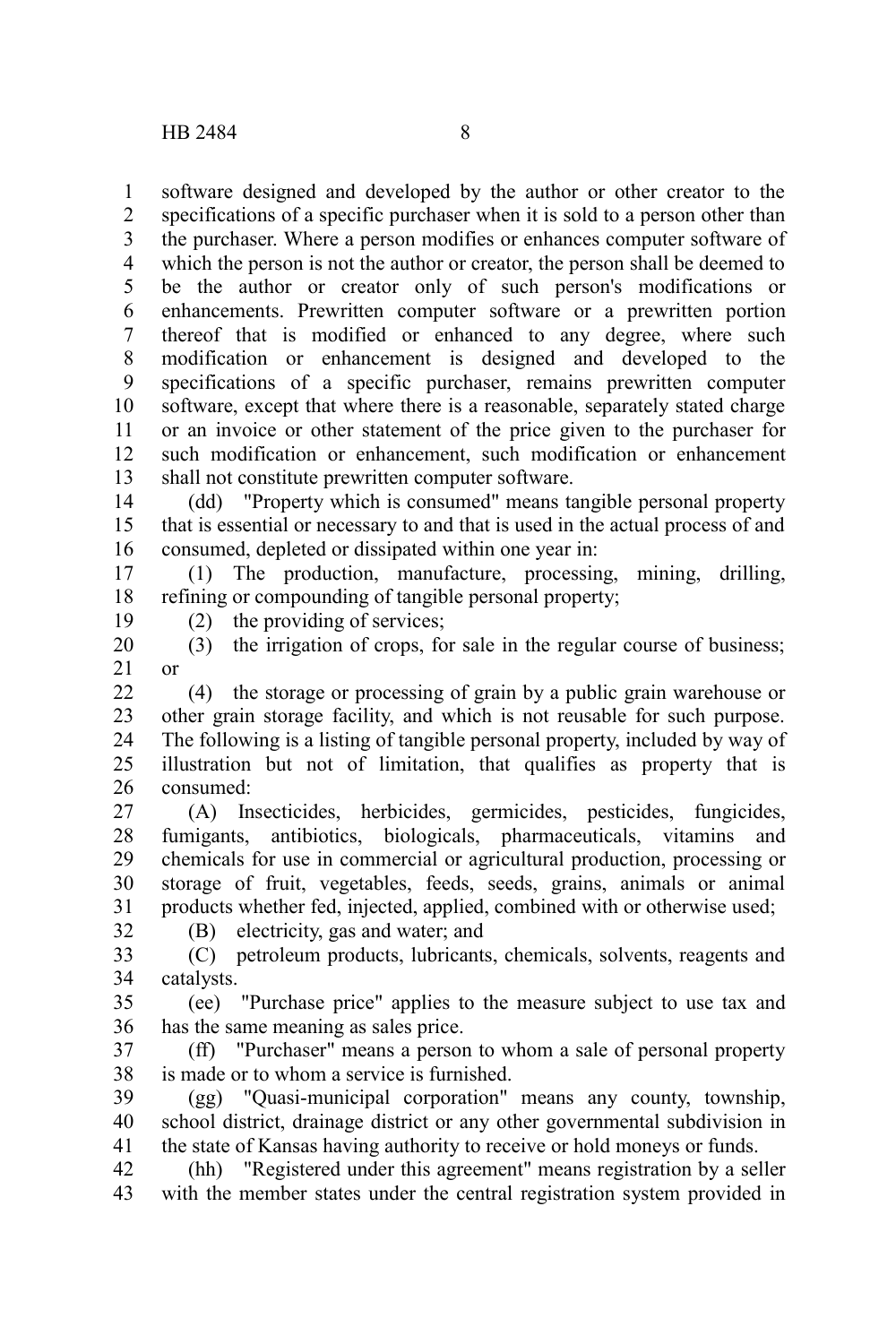article IV of the agreement. 1

(ii) "Retailer" means a seller regularly engaged in the business of selling, leasing or renting tangible personal property at retail or furnishing electrical energy, gas, water, services or entertainment, and selling only to the user or consumer and not for resale. 2 3 4 5

(ii) "Retail sale" or "sale at retail" means any sale, lease or rental for any purpose other than for resale, sublease or subrent. 6 7

(kk) "Sale" or "sales" means the exchange of tangible personal property, as well as the sale thereof for money, and every transaction, conditional or otherwise, for a consideration, constituting a sale, including the sale or furnishing of electrical energy, gas, water, services or entertainment taxable under the terms of this act and including, except as provided in the following provision, the sale of the use of tangible personal property by way of a lease, license to use or the rental thereof regardless of the method by which the title, possession or right to use the tangible personal property is transferred. The term "sale" or "sales" shall not mean the sale of the use of any tangible personal property used as a dwelling by way of a lease or rental thereof for a term of more than 28 consecutive days. 8 9 10 11 12 13 14 15 16 17 18 19

(ll) (1) "Sales or selling price" applies to the measure subject to sales tax and means the total amount of consideration, including cash, credit, property and services, for which personal property or services are sold, leased or rented, valued in money, whether received in money or otherwise, without any deduction for the following: 20 21 22 23 24

 $25$ 

32

(A) The seller's cost of the property sold;

(B) the cost of materials used, labor or service cost, interest, losses, all costs of transportation to the seller, all taxes imposed on the seller and any other expense of the seller; 26 27 28

(C) charges by the seller for any services necessary to complete the sale, other than delivery and installation charges; 29 30

- (D) delivery charges; and 31
	- (E) installation charges.

(2) "Sales or selling price" includes consideration received by the seller from third parties if: 33 34

(A) The seller actually receives consideration from a party other than the purchaser and the consideration is directly related to a price reduction or discount on the sale; 35 36 37

(B) the seller has an obligation to pass the price reduction or discount through to the purchaser; 38 39

(C) the amount of the consideration attributable to the sale is fixed and determinable by the seller at the time of the sale of the item to the purchaser; and 40 41 42

(D) one of the following criteria is met: 43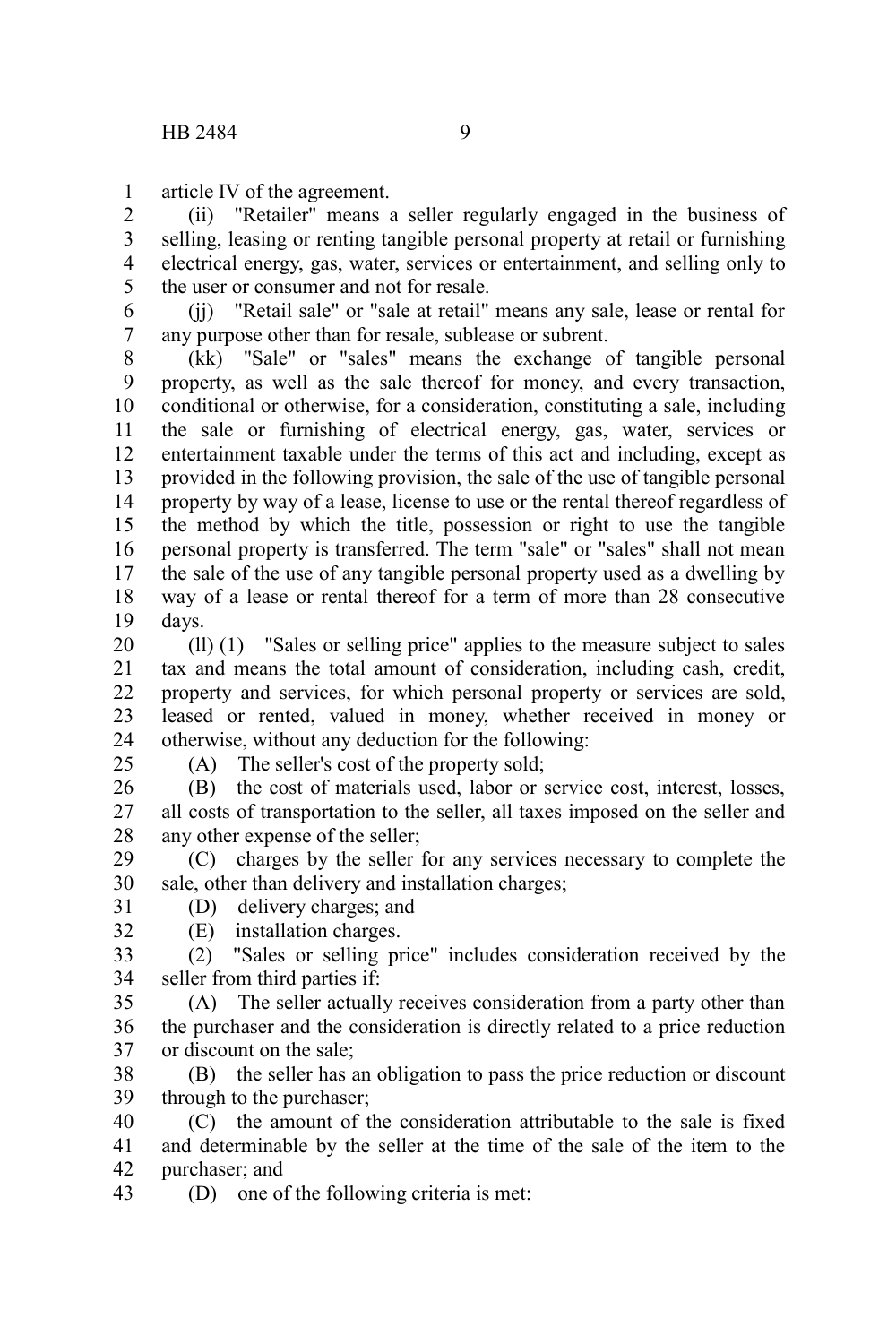(i) The purchaser presents a coupon, certificate or other documentation to the seller to claim a price reduction or discount where the coupon, certificate or documentation is authorized, distributed or granted by a third party with the understanding that the third party will reimburse any seller to whom the coupon, certificate or documentation is presented; 1 2 3 4 5 6

(ii) the purchaser identifies to the seller that the purchaser is a member of a group or organization entitled to a price reduction or discount. A preferred customer card that is available to any patron does not constitute membership in such a group; or 7 8 9 10

(iii) the price reduction or discount is identified as a third party price reduction or discount on the invoice received by the purchaser or on a coupon, certificate or other documentation presented by the purchaser. 11 12 13

14

(3) "Sales or selling price" shall not include:

(A) Discounts, including cash, term or coupons that are not reimbursed by a third party that are allowed by a seller and taken by a purchaser on a sale; 15 16 17

(B) interest, financing and carrying charges from credit extended on the sale of personal property or services, if the amount is separately stated on the invoice, bill of sale or similar document given to the purchaser; 18 19 20

(C) any taxes legally imposed directly on the consumer that are separately stated on the invoice, bill of sale or similar document given to the purchaser; 21 22 23

(D) the amount equal to the allowance given for the trade-in of property, if separately stated on the invoice, billing or similar document given to the purchaser; and 24 25 26

(E) commencing on July 1, 2018, and ending on June 30, 2024, cash rebates granted by a manufacturer to a purchaser or lessee of a new motor vehicle if paid directly to the retailer as a result of the original sale. 27 28 29

(mm) "Seller" means a person making sales, leases or rentals of personal property or services. 30 31

(nn) "Service" means those services described in and taxed under the provisions of K.S.A. 79-3603, and amendments thereto. 32 33

(oo) "Sourcing rules" means the rules set forth in K.S.A. 79-3670 through 79-3673, K.S.A. 12-191 and 12-191a, and amendments thereto, that shall apply to identify and determine the state and local taxing jurisdiction sales or use taxes to pay, or collect and remit on a particular retail sale. 34 35 36 37 38

(pp) "Tangible personal property" means personal property that can be seen, weighed, measured, felt or touched, or that is in any other manner perceptible to the senses. Tangible personal property includes electricity, water, gas, steam and prewritten computer software. 39 40 41 42

(qq) "Taxpayer" means any person obligated to account to the 43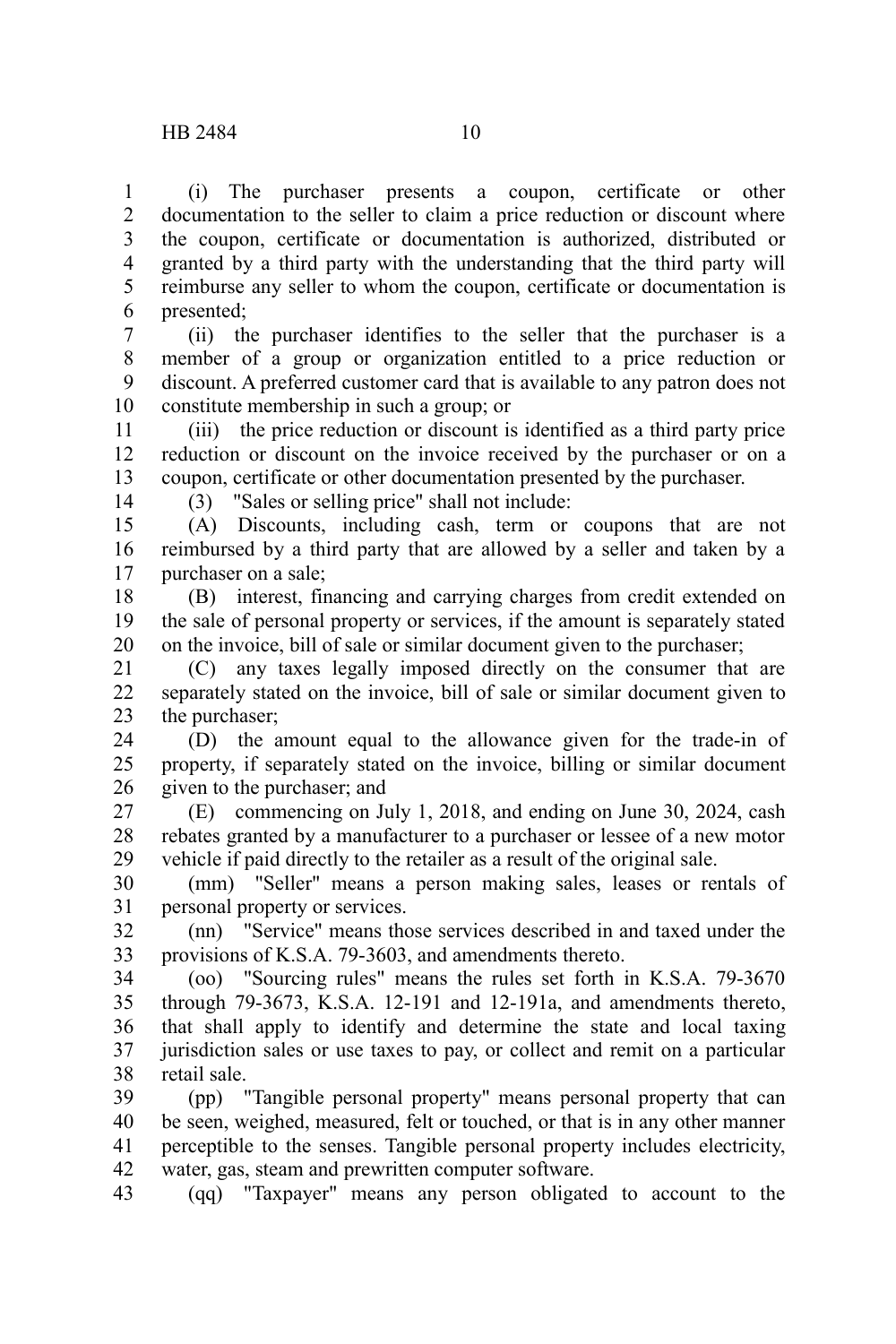director for taxes collected under the terms of this act. 1

(rr) "Tobacco" means cigarettes, cigars, chewing or pipe tobacco or any other item that contains tobacco. 2 3

(ss) "Entity-based exemption" means an exemption based on who purchases the product or who sells the product. An exemption that is available to all individuals shall not be considered an entity-based exemption. 4 5 6 7

(tt) "Over-the-counter drug" means a drug that contains a label that identifies the product as a drug as required by 21 C.F.R. § 201.66. The over-the-counter drug label includes: 8 9 10

11

(1) A drug facts panel; or

(2) a statement of the active ingredients with a list of those ingredients contained in the compound, substance or preparation. Overthe-counter drugs do not include grooming and hygiene products such as soaps, cleaning solutions, shampoo, toothpaste, antiperspirants and sun tan lotions and screens. 12 13 14 15 16

(uu) "Ancillary services" means services that are associated with or incidental to the provision of telecommunications services, including, but not limited to, detailed telecommunications billing, directory assistance, vertical service and voice mail services. 17 18 19 20

(vv) "Conference bridging service" means an ancillary service that links two or more participants of an audio or video conference call and may include the provision of a telephone number. Conference bridging service does not include the telecommunications services used to reach the conference bridge. 21 22 23 24 25

(ww) "Detailed telecommunications billing service" means an ancillary service of separately stating information pertaining to individual calls on a customer's billing statement. 26 27 28

(xx) "Directory assistance" means an ancillary service of providing telephone number information or address information, or both. 29 30

(yy) "Vertical service" means an ancillary service that is offered in connection with one or more telecommunications services, that offers advanced calling features that allow customers to identify callers and to manage multiple calls and call connections, including conference bridging services. 31 32 33 34 35

(zz) "Voice mail service" means an ancillary service that enables the customer to store, send or receive recorded messages. Voice mail service does not include any vertical services that the customer may be required to have in order to utilize the voice mail service. 36 37 38 39

(aaa) "Telecommunications service" means the electronic transmission, conveyance or routing of voice, data, audio, video or any other information or signals to a point, or between or among points. The term telecommunications service includes such transmission, conveyance 40 41 42 43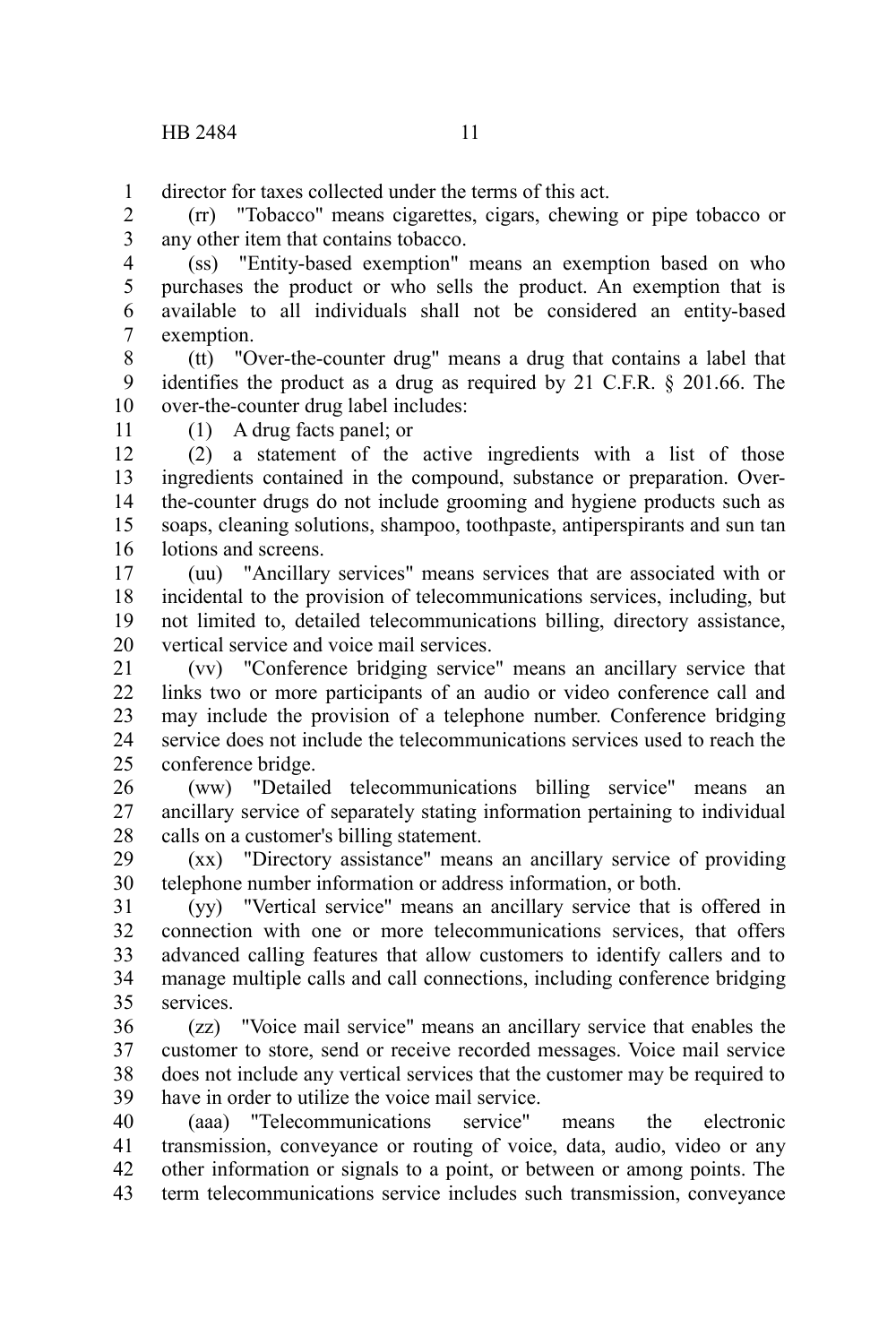or routing in which computer processing applications are used to act on the form, code or protocol of the content for purposes of transmissions, conveyance or routing without regard to whether such service is referred to as voice over internet protocol services or is classified by the federal communications commission as enhanced or value added. 1 2 3 4 5

Telecommunications service does not include: (1) Data processing and information services that allow data to be generated, acquired, stored, processed or retrieved and delivered by an electronic transmission to a purchaser where such purchaser's primary 6 7 8 9

purpose for the underlying transaction is the processed data or information; 10 11

(2) installation or maintenance of wiring or equipment on a customer's premises; 12 13

- (3) tangible personal property; 14
	- (4) advertising, including, but not limited to, directory advertising;
		- (5) billing and collection services provided to third parties;

16 17

15

(6) internet access service;

(7) radio and television audio and video programming services, regardless of the medium, including the furnishing of transmission, conveyance and routing of such services by the programming service provider. Radio and television audio and video programming services shall include, but not be limited to, cable service as defined in 47 U.S.C. § 522(6) and audio and video programming services delivered by commercial mobile radio service providers, as defined in 47 C.F.R. § 20.3; 18 19 20 21 22 23 24

25

(8) ancillary services; or

(9) digital products delivered electronically, including, but not limited to, software, music, video, reading materials or ring tones. 26 27

(bbb) "800 service" means a telecommunications service that allows a caller to dial a toll-free number without incurring a charge for the call. The service is typically marketed under the name 800, 855, 866, 877 and 888 toll-free calling, and any subsequent numbers designated by the federal communications commission. 28 29 30 31 32

(ccc) "900 service" means an inbound toll telecommunications service purchased by a subscriber that allows the subscriber's customers to call in to the subscriber's prerecorded announcement or live service. 900 service does not include the charge for collection services provided by the seller of the telecommunications services to the subscriber, or service or product sold by the subscriber to the subscriber's customer. The service is typically marketed under the name 900 service, and any subsequent numbers designated by the federal communications commission. 33 34 35 36 37 38 39 40

(ddd) "Value-added non-voice data service" means a service that otherwise meets the definition of telecommunications services in which computer processing applications are used to act on the form, content, 41 42 43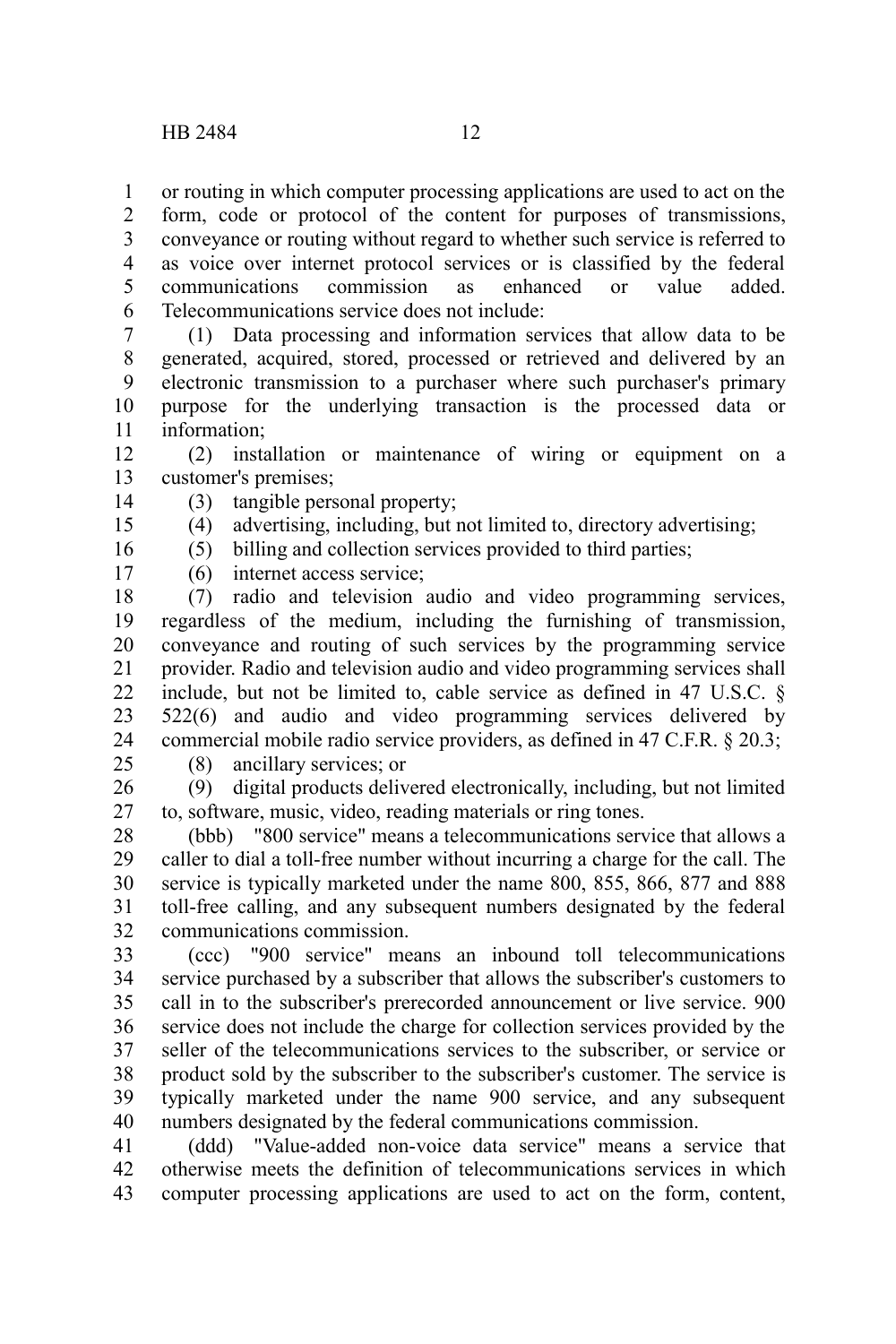code or protocol of the information or data primarily for a purpose other than transmission, conveyance or routing. 1 2

(eee) "International" means a telecommunications service that originates or terminates in the United States and terminates or originates outside the United States, respectively. United States includes the District of Columbia or a U.S. territory or possession. 3 4 5 6

(fff) "Interstate" means a telecommunications service that originates in one United States state, or a United States territory or possession, and terminates in a different United States state or a United States territory or possession. 7 8 9 10

(ggg) "Intrastate" means a telecommunications service that originates in one United States state or a United States territory or possession, and terminates in the same United States state or a United States territory or possession. 11 12 13 14

(hhh) "Cereal malt beverage" shall have the same meaning as such term is defined in K.S.A. 41-2701, and amendments thereto, except that for the purposes of the Kansas retailers sales tax act and for no other purpose, such term shall include beer containing not more than 6% alcohol by volume when such beer is sold by a retailer licensed under the Kansas cereal malt beverage act. 15 16 17 18 19 20

(iii) "Nonprofit integrated community care organization" means an entity that is: 21  $22$ 

(1) Exempt from federal income taxation pursuant to section 501(c) (3) of the federal internal revenue code of 1986; 23 24

(2) certified to participate in the medicare program as a hospice under 42 C.F.R. § 418 et seq. and focused on providing care to the aging and indigent population at home and through inpatient care, adult daycare or assisted living facilities and related facilities and services across multiple counties; and 25 26 27 28 29

(3) approved by the Kansas department for aging and disability services as an organization providing services under the program of allinclusive care for the elderly as defined in 42 U.S.C. § 1396u-4 and regulations implementing such section. 30 31 32 33

*(jjj) (1) "Bottled water" means water that is placed in a safety sealed container or package for human consumption. "Bottled water" is calorie free and does not contain sweeteners or other additives, except that it may contain:* 34 35 36 37

- *(A) Antimicrobial agents;* 38
- *(B) fluoride;* 39
- *(C) carbonation;* 40
- *(D) vitamins, minerals and electrolytes;* 41
- *(E) oxygen;* 42
- *(F) preservatives; or* 43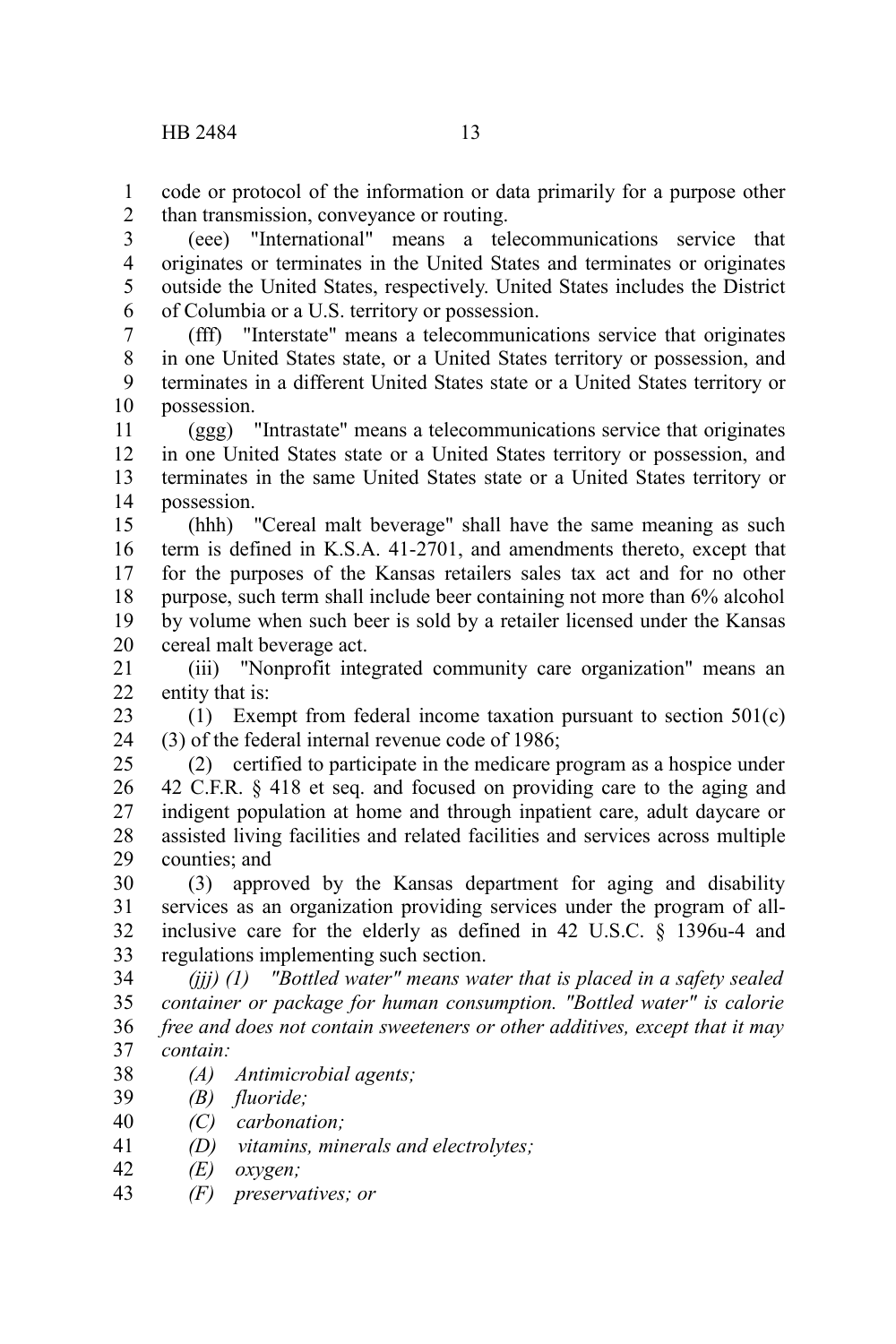*(G) only those flavors, extracts or essences derived from a spice or fruit.* 1 2

*(2) "Bottled water" includes water that is delivered to the buyer in a reusable container that is not sold with the water.* 3 4

*(lll) (1) "Candy" means a preparation of sugar, honey or other natural or artificial sweeteners in combination with chocolate, fruits, nuts or other ingredients or flavorings in the form of bars, drops or pieces.* 5 6 7

*(2) "Candy" does not include any preparation containing flour and shall require no refrigeration.* 8 9

*(mmm) "Dietary supplement" means the same as defined in K.S.A. 79-3606(jjj), and amendments thereto.* 10 11

*(nnn) "Food sold through vending machines" means food dispensed from a machine or other mechanical device that accepts payment.* 12 13

*(ooo) (1) "Prepared food" means:* 14

*(A) Food sold in a heated state or heated by the seller;*

*(B) two or more food ingredients mixed or combined by the seller for sale as a single item; or* 16 17

*(C) food sold with eating utensils provided by the seller, including, but not limited to, plates, knives, forks, spoons, glasses, cups, napkins or straws. A plate does not include a container or packaging used to transport the food.* 18 19 20 21

22

15

23

*(2) "Prepared food" does not include: (A) Food that is only cut, repackaged or pasteurized by the seller; or*

*(B) eggs, fish, meat, poultry or foods containing these raw animal foods that require cooking by the consumer as recommended by the food and drug administration in chapter 3, part 401.11 of the food and drug administration food code so as to prevent food borne illnesses.* 24 25 26 27

*(ppp) (1) "Soft drinks" means nonalcoholic beverages that contain natural or artificial sweeteners.* 28 29

*(2) "Soft drinks" does not include beverages that contain milk or milk products, soy, rice or similar milk substitutes or beverages that are greater than 50% vegetable or fruit juice by volume.* 30 31 32

Sec. 4. K.S.A. 2021 Supp. 79-3603 is hereby amended to read as follows: 79-3603. For the privilege of engaging in the business of selling tangible personal property at retail in this state or rendering or furnishing any of the services taxable under this act, there is hereby levied and there shall be collected and paid a tax at the rate of 6.5%. On and after July 1, 2021, 16.154% of the 6.5% rate imposed shall be levied for the state highway fund, the state highway fund purposes and those purposes specified in K.S.A. 68-416, and amendments thereto, and all revenue collected and received from such tax levy shall be deposited in the state highway fund. 33 34 35 36 37 38 39 40 41 42

Within a redevelopment district established pursuant to K.S.A. 74- 43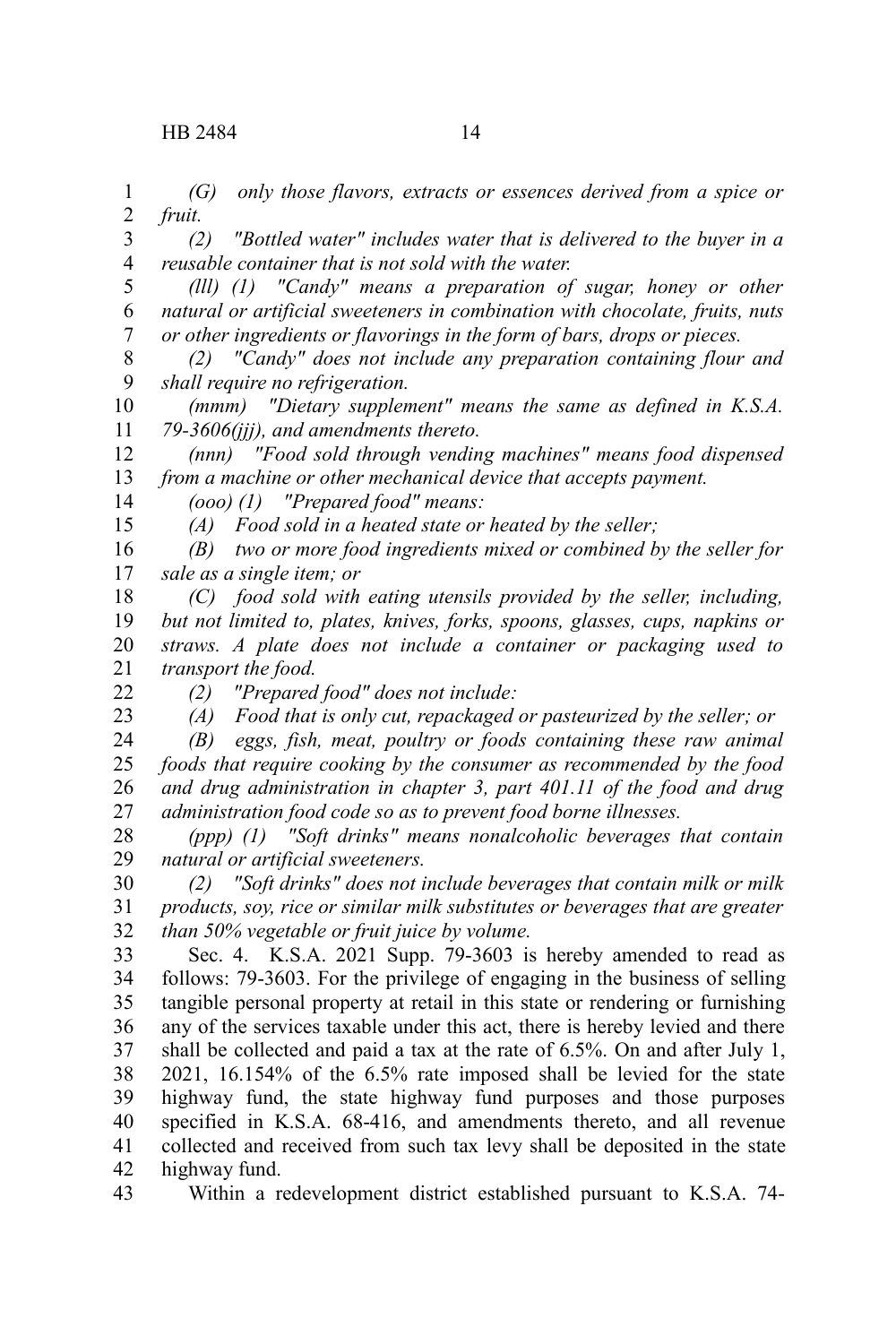8921, and amendments thereto, there is hereby levied and there shall be collected and paid an additional tax at the rate of 2% until the earlier of the date the bonds issued to finance or refinance the redevelopment project have been paid in full or the final scheduled maturity of the first series of bonds issued to finance any part of the project*.* 1 2 3 4 5

6

*Such tax shall be imposed* upon:

(a) The gross receipts received from the sale of tangible personal property at retail within this state; 7 8

(b) the gross receipts from intrastate, interstate or international telecommunications services and any ancillary services sourced to this state in accordance with K.S.A. 79-3673, and amendments thereto, except that telecommunications service does not include: (1) Any interstate or international 800 or 900 service; (2) any interstate or international private communications service as defined in K.S.A. 79-3673, and amendments thereto; (3) any value-added nonvoice data service; (4) any telecommunication service to a provider of telecommunication services which will be used to render telecommunications services, including carrier access services; or (5) any service or transaction defined in this section among entities classified as members of an affiliated group as provided by section 1504 of the federal internal revenue code of 1986, as in effect on January 1, 2001; 9 10 11 12 13 14 15 16 17 18 19 20 21

(c) the gross receipts from the sale or furnishing of gas, water, electricity and heat, which sale is not otherwise exempt from taxation under the provisions of this act, and whether furnished by municipally or privately owned utilities, except that, on and after January 1, 2006, for sales of gas, electricity and heat delivered through mains, lines or pipes to residential premises for noncommercial use by the occupant of such premises, and for agricultural use and also, for such use, all sales of propane gas, the state rate shall be 0%; and for all sales of propane gas, LP gas, coal, wood and other fuel sources for the production of heat or lighting for noncommercial use of an occupant of residential premises, the state rate shall be 0%, but such tax shall not be levied and collected upon the gross receipts from: (1) The sale of a rural water district benefit unit; (2) a water system impact fee, system enhancement fee or similar fee collected by a water supplier as a condition for establishing service; or (3) connection or reconnection fees collected by a water supplier; 22 23 24 25 26 27 28 29 30 31 32 33 34 35 36

(d) the gross receipts from the sale of meals or drinks furnished at any private club, drinking establishment, catered event, restaurant, eating house, dining car, hotel, drugstore or other place where meals or drinks are regularly sold to the public; 37 38 39 40

(e) the gross receipts from the sale of admissions to any place providing amusement, entertainment or recreation services including admissions to state, county, district and local fairs, but such tax shall not 41 42 43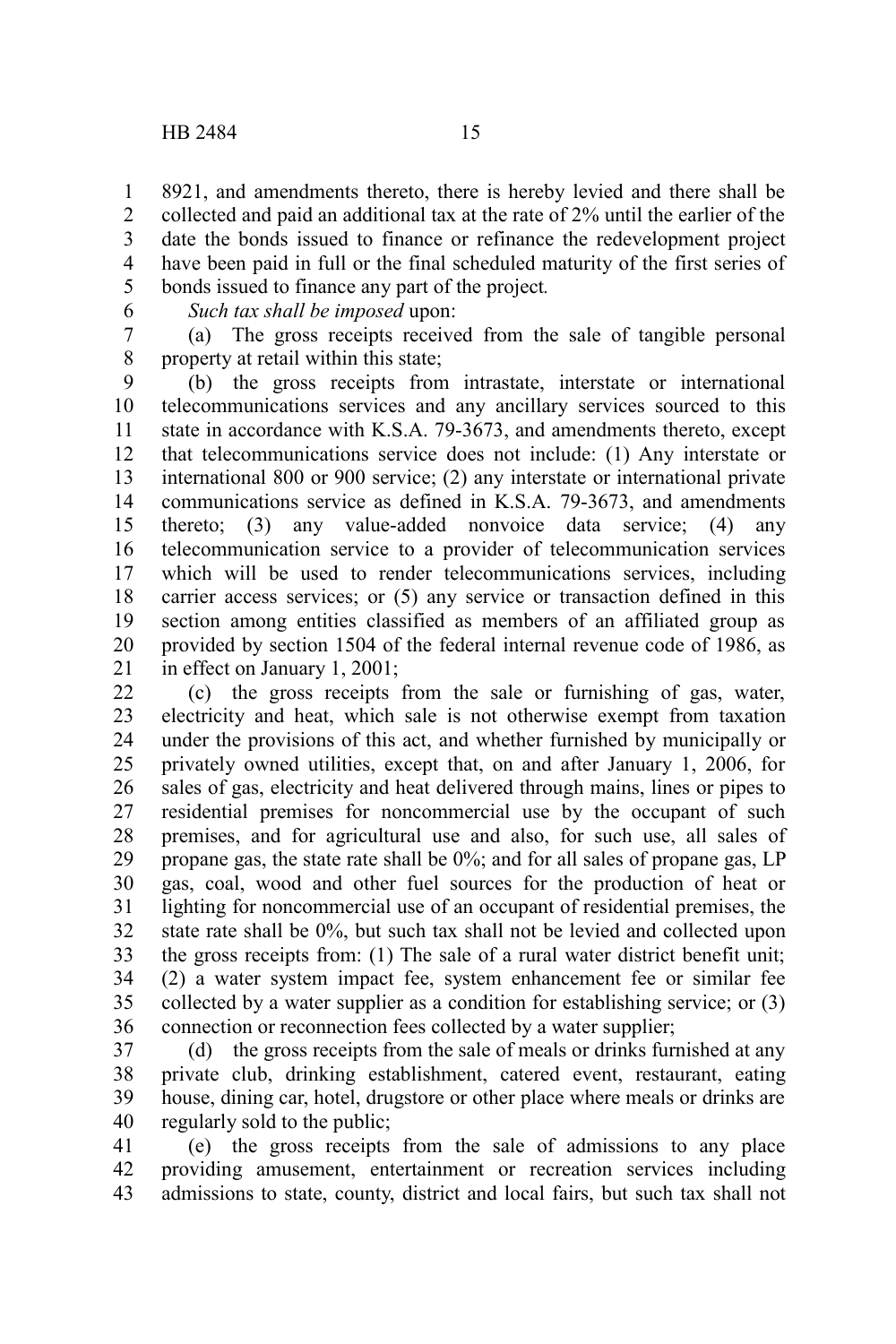be levied and collected upon the gross receipts received from sales of admissions to any cultural and historical event which occurs triennially; 1 2

(f) the gross receipts from the operation of any coin-operated device dispensing or providing tangible personal property, amusement or other services except laundry services, whether automatic or manually operated; 3 4 5

(g) the gross receipts from the service of renting of rooms by hotels, as defined by K.S.A. 36-501, and amendments thereto, or by accommodation brokers, as defined by K.S.A. 12-1692, and amendments thereto, but such tax shall not be levied and collected upon the gross receipts received from sales of such service to the federal government and any agency, officer or employee thereof in association with the performance of official government duties; 6 7 8 9 10 11 12

(h) the gross receipts from the service of renting or leasing of tangible personal property except such tax shall not apply to the renting or leasing of machinery, equipment or other personal property owned by a city and purchased from the proceeds of industrial revenue bonds issued prior to July 1, 1973, in accordance with the provisions of K.S.A. 12-1740 through 12-1749, and amendments thereto, and any city or lessee renting or leasing such machinery, equipment or other personal property purchased with the proceeds of such bonds who shall have paid a tax under the provisions of this section upon sales made prior to July 1, 1973, shall be entitled to a refund from the sales tax refund fund of all taxes paid thereon; 13 14 15 16 17 18 19 20 21 22

(i) the gross receipts from the rendering of dry cleaning, pressing, dyeing and laundry services except laundry services rendered through a coin-operated device whether automatic or manually operated; 23 24 25

(j) the gross receipts from the rendering of the services of washing and washing and waxing of vehicles; 26 27

(k) the gross receipts from cable, community antennae and other subscriber radio and television services; 28 29

(l) (1) except as otherwise provided by paragraph (2), the gross receipts received from the sales of tangible personal property to all contractors, subcontractors or repairmen for use by them in erecting structures, or building on, or otherwise improving, altering, or repairing real or personal property. 30 31 32 33 34

(2) Any such contractor, subcontractor or repairman who maintains an inventory of such property both for sale at retail and for use by them for the purposes described by paragraph (1) shall be deemed a retailer with respect to purchases for and sales from such inventory, except that the gross receipts received from any such sale, other than a sale at retail, shall be equal to the total purchase price paid for such property and the tax imposed thereon shall be paid by the deemed retailer; 35 36 37 38 39 40 41

(m) the gross receipts received from fees and charges by public and private clubs, drinking establishments, organizations and businesses for 42 43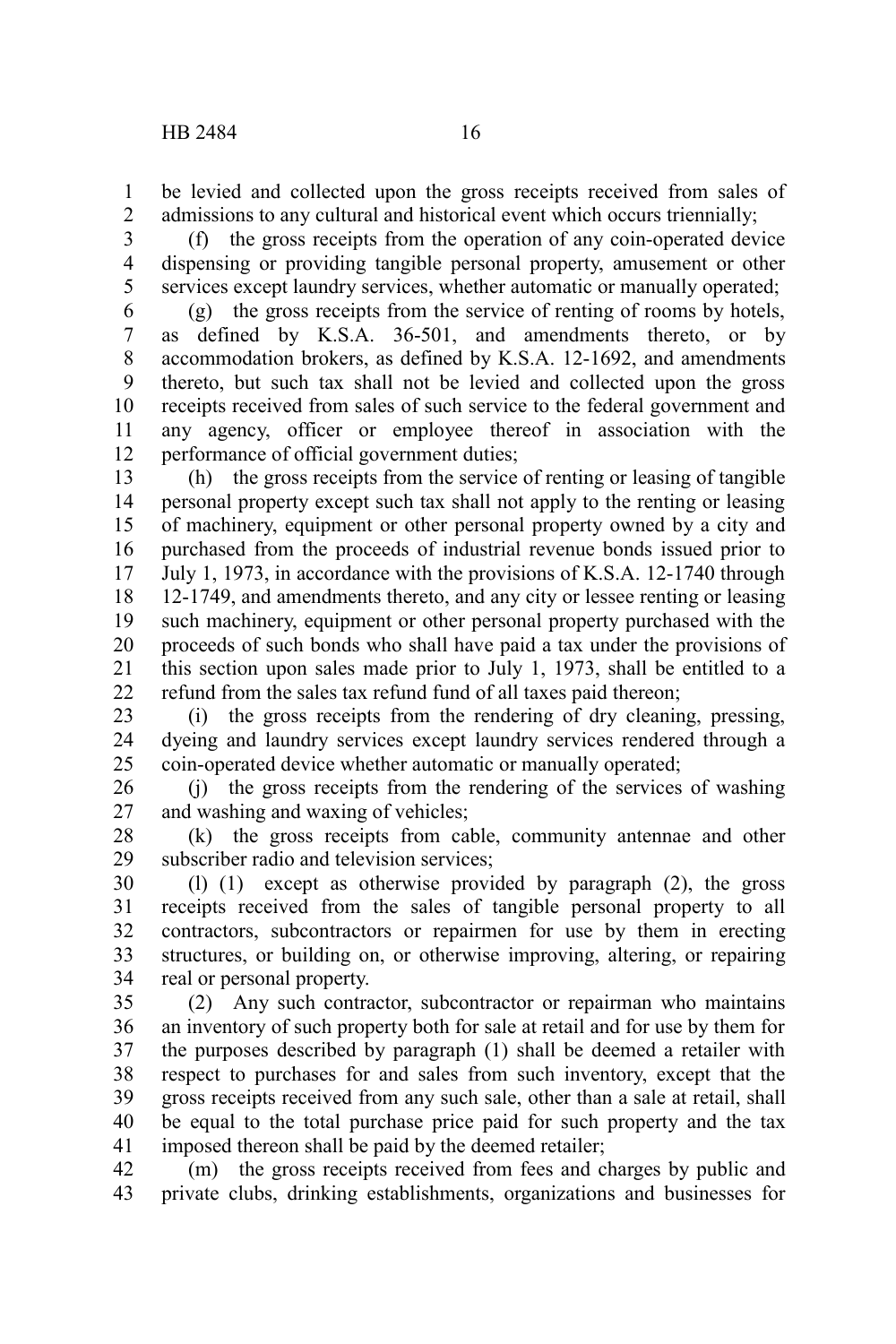participation in sports, games and other recreational activities, but such tax 1

shall not be levied and collected upon the gross receipts received from: (1) Fees and charges by any political subdivision, by any organization exempt from property taxation pursuant to K.S.A. 79-201 *Ninth*, and amendments thereto, or by any youth recreation organization exclusively providing services to persons 18 years of age or younger which is exempt from federal income taxation pursuant to section  $501(c)(3)$  of the federal internal revenue code of 1986, for participation in sports, games and other recreational activities; and (2) entry fees and charges for participation in a special event or tournament sanctioned by a national sporting association to which spectators are charged an admission which is taxable pursuant to subsection (e); 2 3 4 5 6 7 8 9 10 11 12

(n) the gross receipts received from dues charged by public and private clubs, drinking establishments, organizations and businesses, payment of which entitles a member to the use of facilities for recreation or entertainment, but such tax shall not be levied and collected upon the gross receipts received from: (1) Dues charged by any organization exempt from property taxation pursuant to K.S.A. 79-201 *Eighth* and *Ninth*, and amendments thereto; and (2) sales of memberships in a nonprofit organization which is exempt from federal income taxation pursuant to section  $501(c)(3)$  of the federal internal revenue code of 1986, and whose purpose is to support the operation of a nonprofit zoo; 13 14 15 16 17 18 19 20 21 22

(o) the gross receipts received from the isolated or occasional sale of motor vehicles or trailers but not including: (1) The transfer of motor vehicles or trailers by a person to a corporation or limited liability company solely in exchange for stock securities or membership interest in such corporation or limited liability company; (2) the transfer of motor vehicles or trailers by one corporation or limited liability company to another when all of the assets of such corporation or limited liability company are transferred to such other corporation or limited liability company; or (3) the sale of motor vehicles or trailers which are subject to taxation pursuant to the provisions of K.S.A. 79-5101 et seq., and amendments thereto, by an immediate family member to another immediate family member. For the purposes of paragraph (3), immediate family member means lineal ascendants or descendants, and their spouses. Any amount of sales tax paid pursuant to the Kansas retailers sales tax act on the isolated or occasional sale of motor vehicles or trailers on and after July 1, 2004, which the base for computing the tax was the value pursuant to K.S.A. 79-5105(a),  $(b)(1)$  and  $(b)(2)$ , and amendments thereto, when such amount was higher than the amount of sales tax which would have been paid under the law as it existed on June 30, 2004, shall be refunded to the taxpayer pursuant to the procedure prescribed by this section. Such refund shall be in an amount equal to the difference between the amount of 23 24 25 26 27 28 29 30 31 32 33 34 35 36 37 38 39 40 41 42 43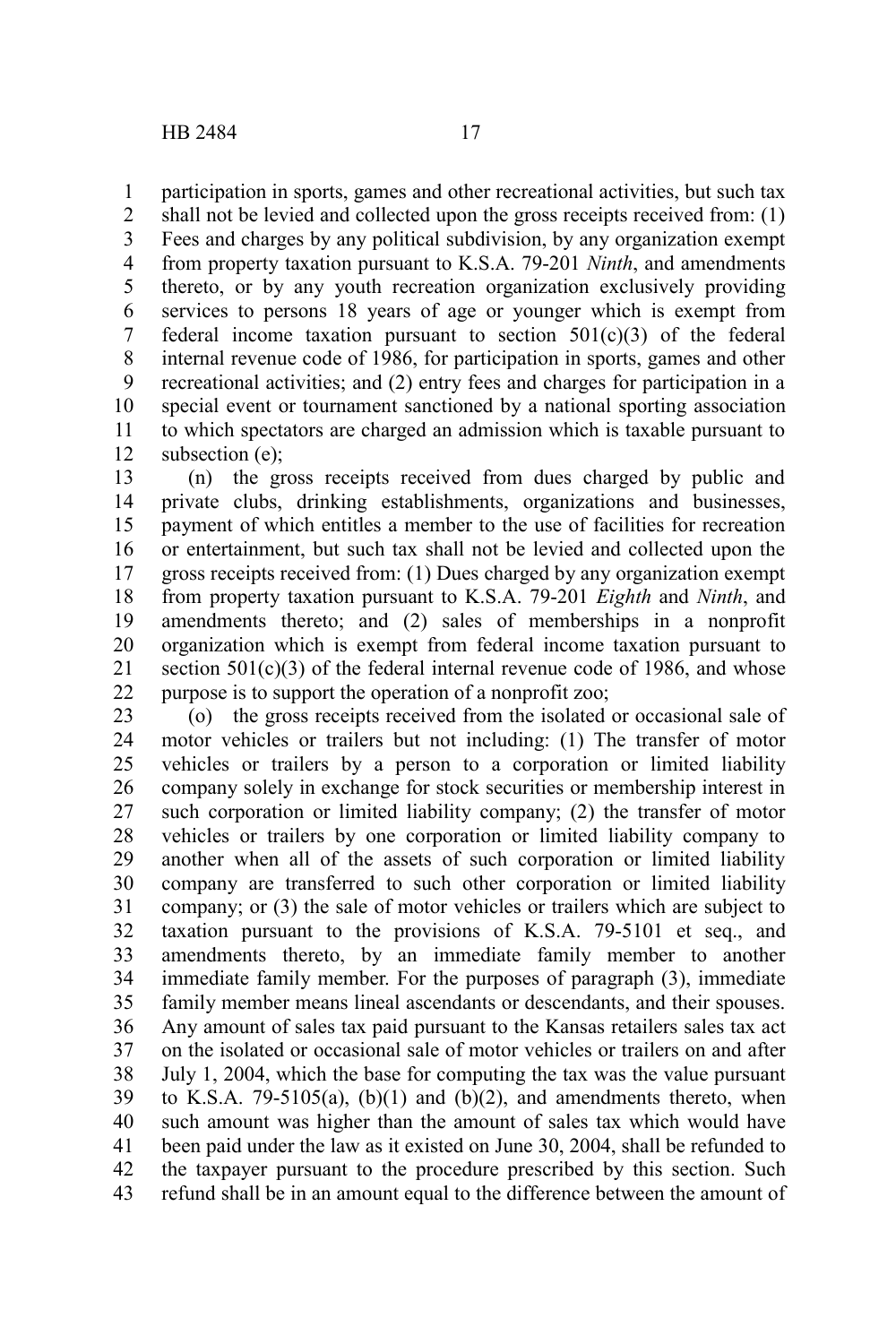sales tax paid by the taxpayer and the amount of sales tax which would 1

have been paid by the taxpayer under the law as it existed on June 30, 2004. Each claim for a sales tax refund shall be verified and submitted not later than six months from the effective date of this act to the director of taxation upon forms furnished by the director and shall be accompanied by any additional documentation required by the director. The director shall review each claim and shall refund that amount of tax paid as provided by this act. All such refunds shall be paid from the sales tax refund fund, upon warrants of the director of accounts and reports pursuant to vouchers approved by the director of taxation or the director's designee. No refund for an amount less than \$10 shall be paid pursuant to this act. In determining the base for computing the tax on such isolated or occasional sale, the fair market value of any motor vehicle or trailer traded in by the purchaser to the seller may be deducted from the selling price; 2 3 4 5 6 7 8 9 10 11 12 13 14

(p) the gross receipts received for the service of installing or applying tangible personal property which when installed or applied is not being held for sale in the regular course of business, and whether or not such tangible personal property when installed or applied remains tangible personal property or becomes a part of real estate, except that no tax shall be imposed upon the service of installing or applying tangible personal property in connection with the original construction of a building or facility, the original construction, reconstruction, restoration, remodeling, renovation, repair or replacement of a residence or the construction, reconstruction, restoration, replacement or repair of a bridge or highway. 15 16 17 18 19 20 21 22 23 24

25

For the purposes of this subsection:

(1) "Original construction" shall mean *means* the first or initial construction of a new building or facility. The term "original construction" shall include the addition of an entire room or floor to any existing building or facility, the completion of any unfinished portion of any existing building or facility and the restoration, reconstruction or replacement of a building, facility or utility structure damaged or destroyed by fire, flood, tornado, lightning, explosion, windstorm, ice loading and attendant winds, terrorism or earthquake, but such term, except with regard to a residence, shall not include replacement, remodeling, restoration, renovation or reconstruction under any other circumstances; 26 27 28 29 30 31 32 33 34 35 36

(2) "building" shall mean *means* only those enclosures within which individuals customarily are employed, or which are customarily used to house machinery, equipment or other property, and including the land improvements immediately surrounding such building; 37 38 39 40

(3) "facility" shall mean *means* a mill, plant, refinery, oil or gas well, water well, feedlot or any conveyance, transmission or distribution line of any cooperative, nonprofit, membership corporation organized under or 41 42 43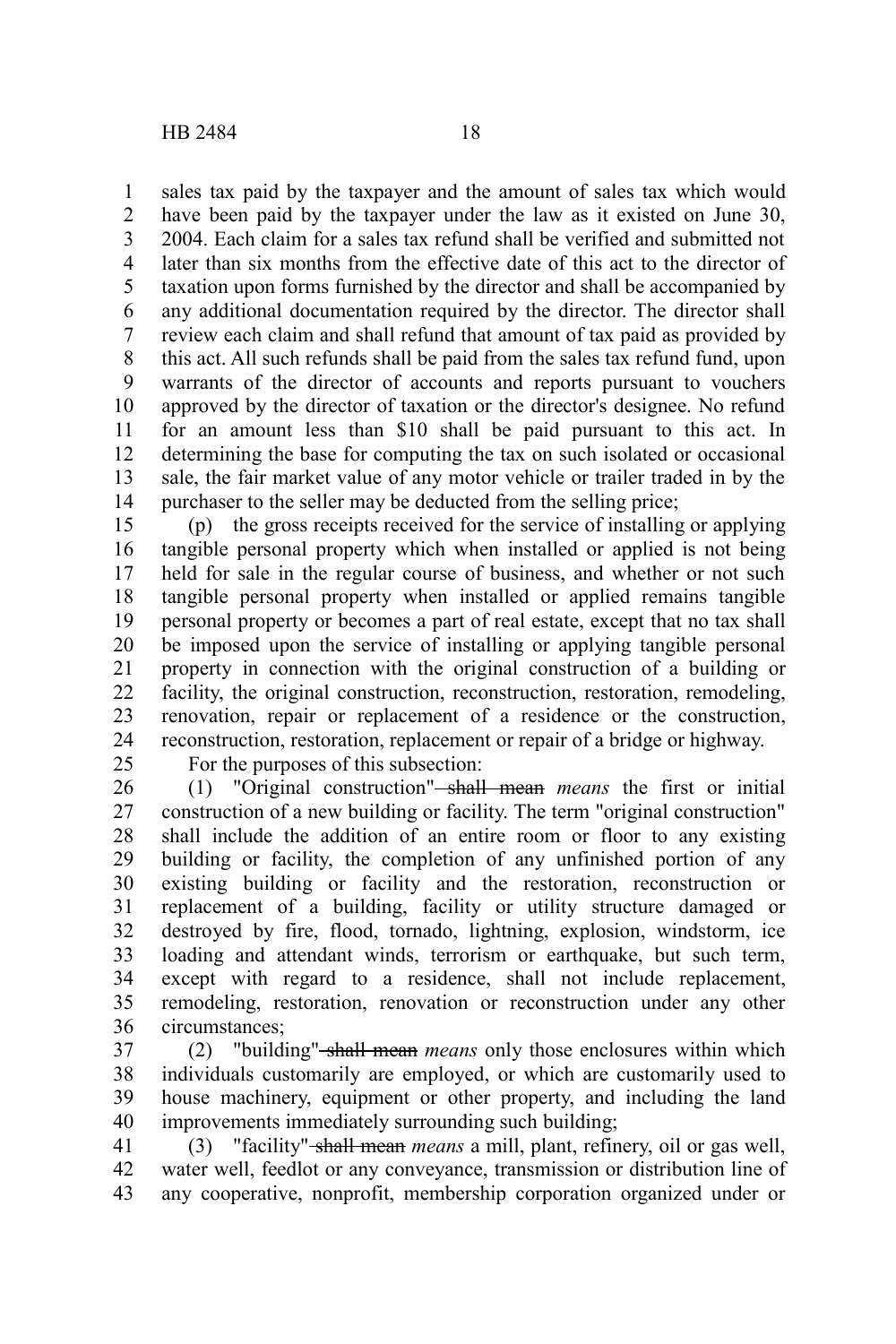30

subject to the provisions of K.S.A. 17-4601 et seq., and amendments thereto, or municipal or quasi-municipal corporation, including the land improvements immediately surrounding such facility; 1 2 3

(4) "residence" shall mean *means* only those enclosures within which individuals customarily live; 4 5

(5) "utility structure" shall mean *means* transmission and distribution lines owned by an independent transmission company or cooperative, the Kansas electric transmission authority or natural gas or electric public utility; and 6 7 8 9

(6) "windstorm" shall mean *means* straight line winds of at least 80 miles per hour as determined by a recognized meteorological reporting agency or organization; 10 11 12

(q) the gross receipts received for the service of repairing, servicing, altering or maintaining tangible personal property which when such services are rendered is not being held for sale in the regular course of business, and whether or not any tangible personal property is transferred in connection therewith. The tax imposed by this subsection shall be applicable to the services of repairing, servicing, altering or maintaining an item of tangible personal property which has been and is fastened to, connected with or built into real property; 13 14 15 16 17 18 19 20

(r) the gross receipts from fees or charges made under service or maintenance agreement contracts for services, charges for the providing of which are taxable under the provisions of subsection (p) or (q); 21 22 23

(s) on and after January 1, 2005, the gross receipts received from the sale of prewritten computer software and the sale of the services of modifying, altering, updating or maintaining prewritten computer software, whether the prewritten computer software is installed or delivered electronically by tangible storage media physically transferred to the purchaser or by load and leave; 24 25 26 27 28 29

(t) the gross receipts received for telephone answering services;

(u) the gross receipts received from the sale of prepaid calling service and prepaid wireless calling service as defined in K.S.A. 79-3673, and amendments thereto; 31 32 33

(v) all sales of bingo cards, bingo faces and instant bingo tickets by licensees under K.S.A. 75-5171 et seq., and amendments thereto, shall be exempt from taxes imposed pursuant to this section; and 34 35 36

(w) all sales of charitable raffle tickets in accordance with K.S.A. 75- 5171 et seq., and amendments thereto, shall be exempt from taxes imposed pursuant to this section*; and* 37 38 39

*(x) commencing on January 1, 2023, and thereafter, the state rate shall be 0% on the gross receipts from the sale of food and food ingredients*. 40 41 42

Sec. 5. K.S.A. 2021 Supp. 79-3703 is hereby amended to read as 43